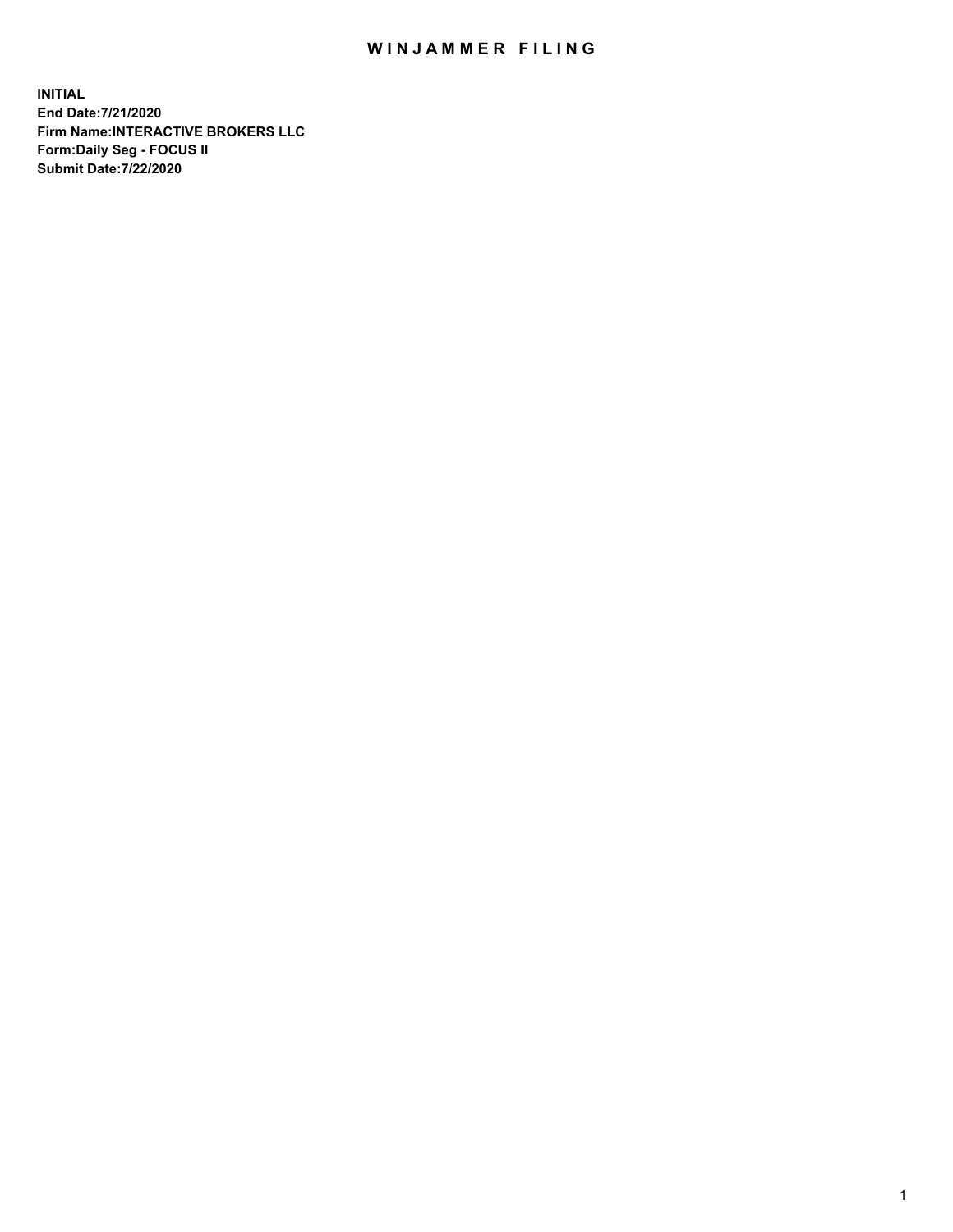**INITIAL End Date:7/21/2020 Firm Name:INTERACTIVE BROKERS LLC Form:Daily Seg - FOCUS II Submit Date:7/22/2020 Daily Segregation - Cover Page**

| Name of Company                                                                                                                                                                                                                                                                                                               | <b>INTERACTIVE BROKERS LLC</b>                                                                  |
|-------------------------------------------------------------------------------------------------------------------------------------------------------------------------------------------------------------------------------------------------------------------------------------------------------------------------------|-------------------------------------------------------------------------------------------------|
| <b>Contact Name</b>                                                                                                                                                                                                                                                                                                           | James Menicucci                                                                                 |
| <b>Contact Phone Number</b>                                                                                                                                                                                                                                                                                                   | 203-618-8085                                                                                    |
| <b>Contact Email Address</b>                                                                                                                                                                                                                                                                                                  | jmenicucci@interactivebrokers.c<br><u>om</u>                                                    |
| FCM's Customer Segregated Funds Residual Interest Target (choose one):<br>a. Minimum dollar amount: ; or<br>b. Minimum percentage of customer segregated funds required:% ; or<br>c. Dollar amount range between: and; or<br>d. Percentage range of customer segregated funds required between:% and%.                        | $\overline{\mathbf{0}}$<br>$\overline{\mathbf{0}}$<br>155,000,000 245,000,000<br>0 <sub>0</sub> |
| FCM's Customer Secured Amount Funds Residual Interest Target (choose one):<br>a. Minimum dollar amount: ; or<br>b. Minimum percentage of customer secured funds required:%; or<br>c. Dollar amount range between: and; or<br>d. Percentage range of customer secured funds required between:% and%.                           | $\overline{\mathbf{0}}$<br>$\overline{\mathbf{0}}$<br>80,000,000 120,000,000<br>0 <sub>0</sub>  |
| FCM's Cleared Swaps Customer Collateral Residual Interest Target (choose one):<br>a. Minimum dollar amount: ; or<br>b. Minimum percentage of cleared swaps customer collateral required:%; or<br>c. Dollar amount range between: and; or<br>d. Percentage range of cleared swaps customer collateral required between:% and%. | $\overline{\mathbf{0}}$<br>$\overline{\mathbf{0}}$<br>0 <sub>0</sub><br>0 <sub>0</sub>          |

Attach supporting documents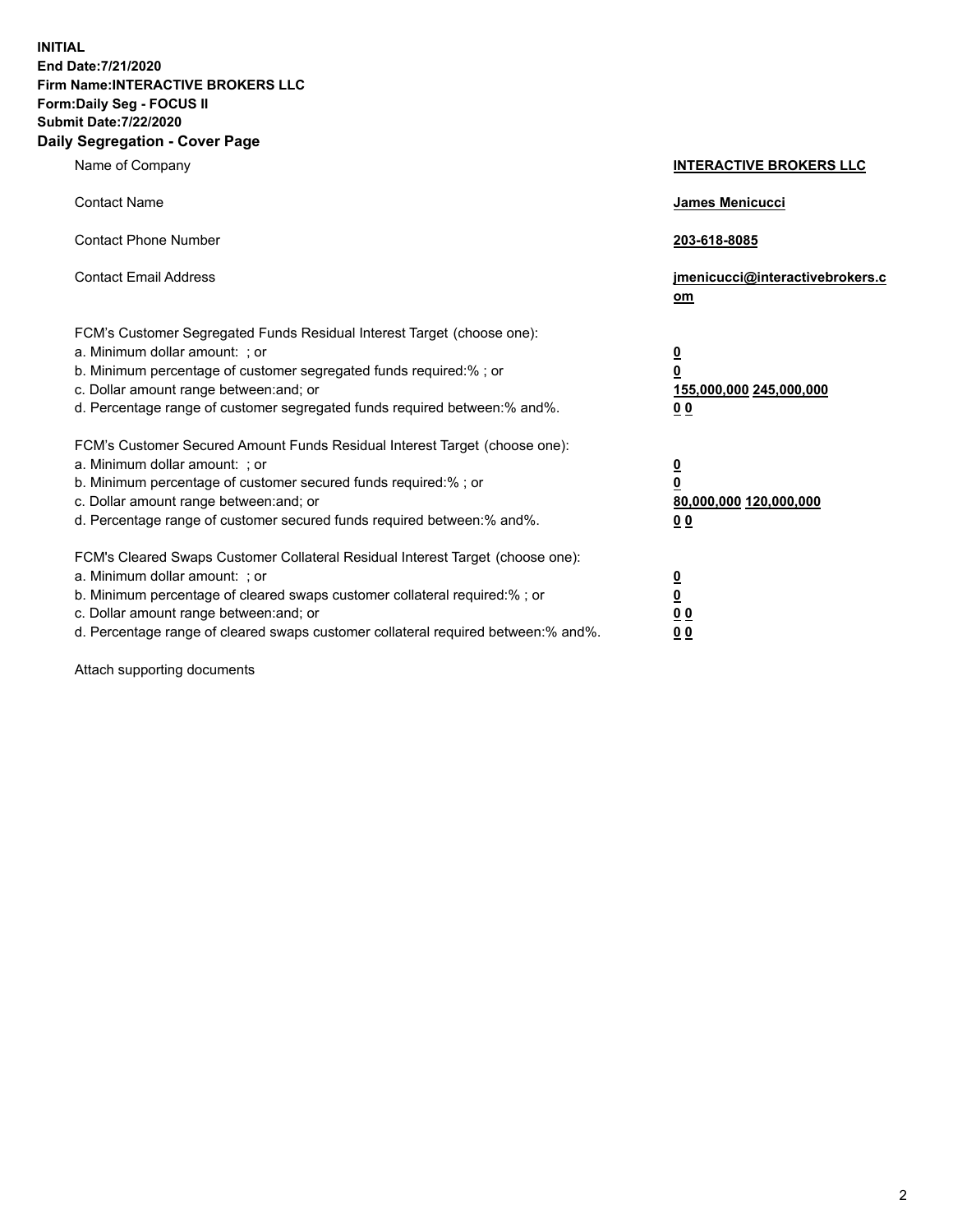**INITIAL End Date:7/21/2020 Firm Name:INTERACTIVE BROKERS LLC Form:Daily Seg - FOCUS II Submit Date:7/22/2020 Daily Segregation - Secured Amounts**

|     | Daily Segregation - Secured Amounts                                                         |                               |
|-----|---------------------------------------------------------------------------------------------|-------------------------------|
|     | Foreign Futures and Foreign Options Secured Amounts                                         |                               |
|     | Amount required to be set aside pursuant to law, rule or regulation of a foreign            | $0$ [7305]                    |
|     | government or a rule of a self-regulatory organization authorized thereunder                |                               |
| 1.  | Net ledger balance - Foreign Futures and Foreign Option Trading - All Customers             |                               |
|     | A. Cash                                                                                     | 613,277,362 [7315]            |
|     | B. Securities (at market)                                                                   | $0$ [7317]                    |
| 2.  | Net unrealized profit (loss) in open futures contracts traded on a foreign board of trade   | 5,703,143 [7325]              |
| 3.  | Exchange traded options                                                                     |                               |
|     | a. Market value of open option contracts purchased on a foreign board of trade              | 2,792,438 [7335]              |
|     | b. Market value of open contracts granted (sold) on a foreign board of trade                | -1,390,412 [7337]             |
| 4.  | Net equity (deficit) (add lines 1. 2. and 3.)                                               | 620, 382, 531 [7345]          |
| 5.  | Account liquidating to a deficit and account with a debit balances - gross amount           | 6,871 [7351]                  |
|     | Less: amount offset by customer owned securities                                            | 0 [7352] 6,871 [7354]         |
| 6.  | Amount required to be set aside as the secured amount - Net Liquidating Equity              | 620,389,402 [7355]            |
|     | Method (add lines 4 and 5)                                                                  |                               |
| 7.  | Greater of amount required to be set aside pursuant to foreign jurisdiction (above) or line | 620,389,402 [7360]            |
|     | 6.                                                                                          |                               |
|     | FUNDS DEPOSITED IN SEPARATE REGULATION 30.7 ACCOUNTS                                        |                               |
| 1.  | Cash in banks                                                                               |                               |
|     | A. Banks located in the United States                                                       | 74,403,200 [7500]             |
|     | B. Other banks qualified under Regulation 30.7                                              | 0 [7520] 74,403,200 [7530]    |
| 2.  | Securities                                                                                  |                               |
|     | A. In safekeeping with banks located in the United States                                   | 479,860,600 [7540]            |
|     | B. In safekeeping with other banks qualified under Regulation 30.7                          | 0 [7560] 479,860,600 [7570]   |
| 3.  | Equities with registered futures commission merchants                                       |                               |
|     | A. Cash                                                                                     | $0$ [7580]                    |
|     | <b>B.</b> Securities                                                                        | $0$ [7590]                    |
|     | C. Unrealized gain (loss) on open futures contracts                                         | $0$ [7600]                    |
|     | D. Value of long option contracts                                                           | $0$ [7610]                    |
|     | E. Value of short option contracts                                                          | 0 [7615] 0 [7620]             |
| 4.  | Amounts held by clearing organizations of foreign boards of trade                           |                               |
|     | A. Cash                                                                                     | $0$ [7640]                    |
|     | <b>B.</b> Securities                                                                        | $0$ [7650]                    |
|     | C. Amount due to (from) clearing organization - daily variation                             | $0$ [7660]                    |
|     | D. Value of long option contracts                                                           | $0$ [7670]                    |
|     | E. Value of short option contracts                                                          | 0 [7675] 0 [7680]             |
| 5.  | Amounts held by members of foreign boards of trade                                          |                               |
|     | A. Cash                                                                                     | 179,876,646 [7700]            |
|     | <b>B.</b> Securities                                                                        | $0$ [7710]                    |
|     | C. Unrealized gain (loss) on open futures contracts                                         | 6,580,116 [7720]              |
|     | D. Value of long option contracts                                                           | 2,792,438 [7730]              |
|     | E. Value of short option contracts                                                          | -1,390,412 [7735] 187,858,788 |
|     |                                                                                             | [7740]                        |
| 6.  | Amounts with other depositories designated by a foreign board of trade                      | $0$ [7760]                    |
| 7.  | Segregated funds on hand                                                                    | $0$ [7765]                    |
| 8.  | Total funds in separate section 30.7 accounts                                               | 742,122,588 [7770]            |
| 9.  | Excess (deficiency) Set Aside for Secured Amount (subtract line 7 Secured Statement         | 121,733,186 [7380]            |
|     | Page 1 from Line 8)                                                                         |                               |
| 10. | Management Target Amount for Excess funds in separate section 30.7 accounts                 | 80,000,000 [7780]             |
| 11. | Excess (deficiency) funds in separate 30.7 accounts over (under) Management Target          | 41,733,186 [7785]             |
|     |                                                                                             |                               |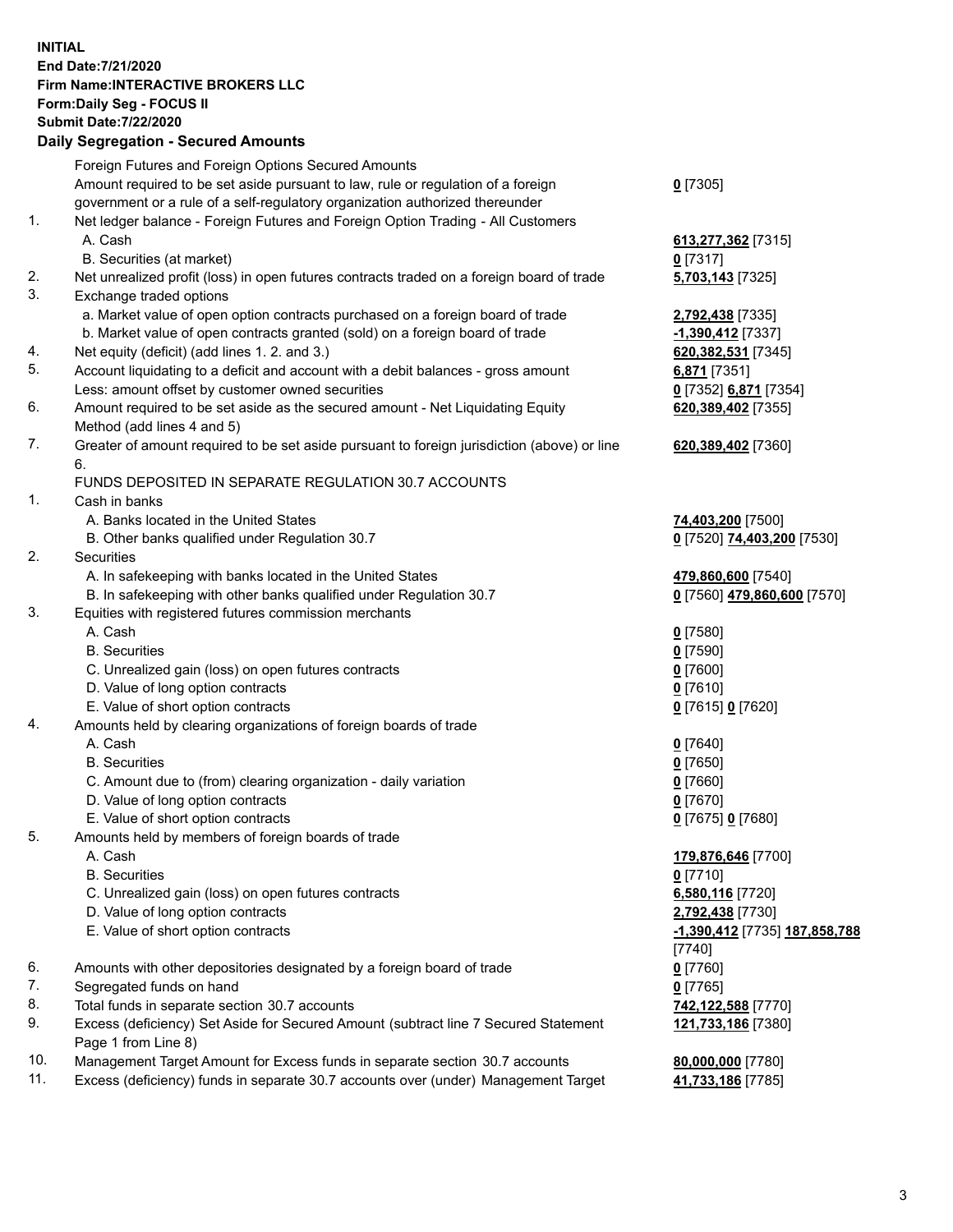**INITIAL End Date:7/21/2020 Firm Name:INTERACTIVE BROKERS LLC Form:Daily Seg - FOCUS II Submit Date:7/22/2020 Daily Segregation - Segregation Statement** SEGREGATION REQUIREMENTS(Section 4d(2) of the CEAct) 1. Net ledger balance A. Cash **5,223,440,569** [7010] B. Securities (at market) **0** [7020] 2. Net unrealized profit (loss) in open futures contracts traded on a contract market **57,497,855** [7030] 3. Exchange traded options A. Add market value of open option contracts purchased on a contract market **279,548,016** [7032] B. Deduct market value of open option contracts granted (sold) on a contract market **-224,479,735** [7033] 4. Net equity (deficit) (add lines 1, 2 and 3) **5,336,006,705** [7040] 5. Accounts liquidating to a deficit and accounts with debit balances - gross amount **6,194,894** [7045] Less: amount offset by customer securities **0** [7047] **6,194,894** [7050] 6. Amount required to be segregated (add lines 4 and 5) **5,342,201,599** [7060] FUNDS IN SEGREGATED ACCOUNTS 7. Deposited in segregated funds bank accounts A. Cash **969,804,963** [7070] B. Securities representing investments of customers' funds (at market) **2,561,369,120** [7080] C. Securities held for particular customers or option customers in lieu of cash (at market) **0** [7090] 8. Margins on deposit with derivatives clearing organizations of contract markets A. Cash **5,166,109** [7100] B. Securities representing investments of customers' funds (at market) **1,930,324,363** [7110] C. Securities held for particular customers or option customers in lieu of cash (at market) **0** [7120] 9. Net settlement from (to) derivatives clearing organizations of contract markets **20,778,820** [7130] 10. Exchange traded options A. Value of open long option contracts **279,373,703** [7132] B. Value of open short option contracts **-224,439,987** [7133] 11. Net equities with other FCMs A. Net liquidating equity **0** [7140] B. Securities representing investments of customers' funds (at market) **0** [7160] C. Securities held for particular customers or option customers in lieu of cash (at market) **0** [7170] 12. Segregated funds on hand **0** [7150] 13. Total amount in segregation (add lines 7 through 12) **5,542,377,091** [7180] 14. Excess (deficiency) funds in segregation (subtract line 6 from line 13) **200,175,492** [7190] 15. Management Target Amount for Excess funds in segregation **155,000,000** [7194] **45,175,492** [7198]

16. Excess (deficiency) funds in segregation over (under) Management Target Amount Excess